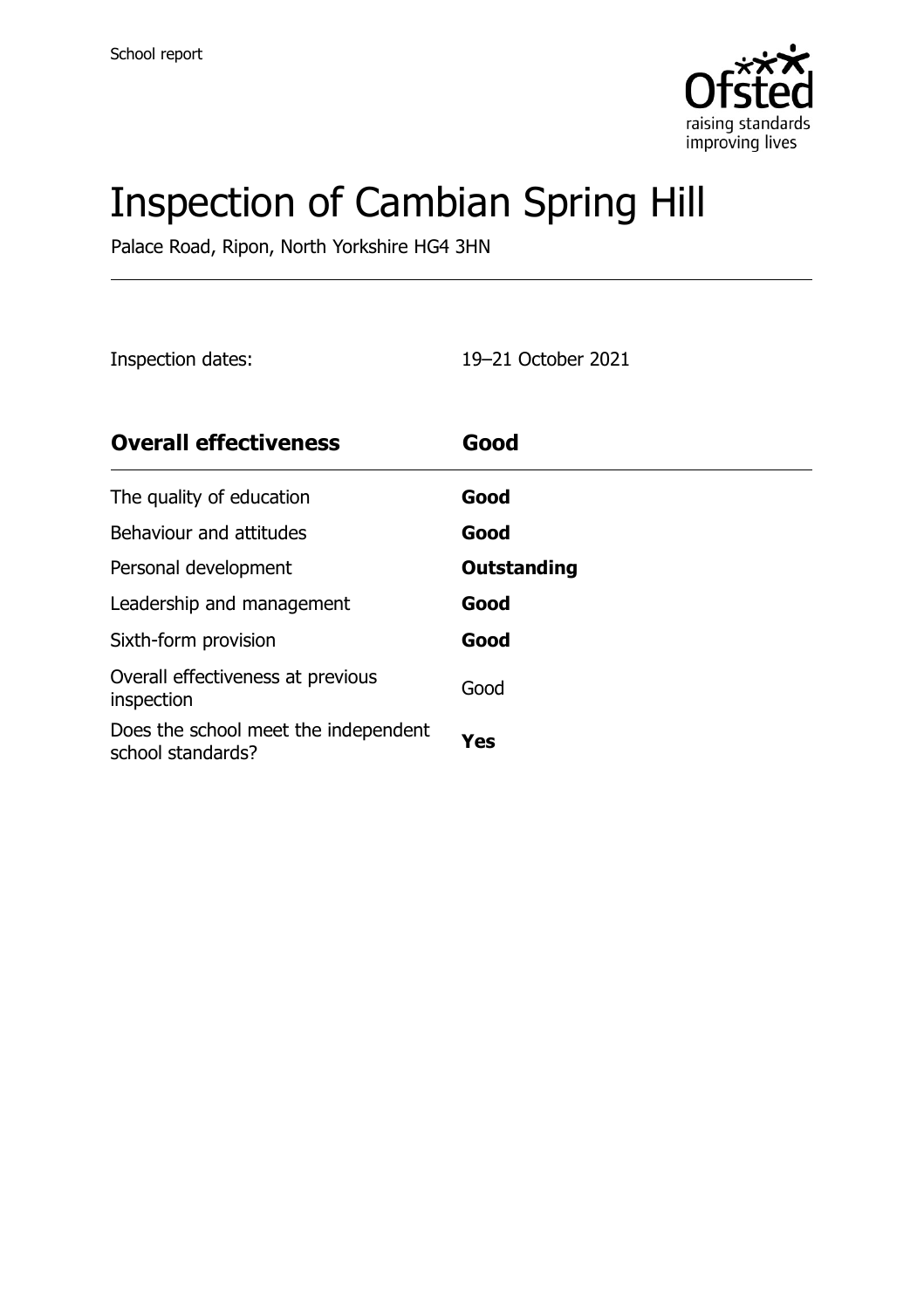

#### **What is it like to attend this school?**

Pupils are usually calm and happy when they arrive at school, despite the early start many have in order to reach school on time. Staff greet pupils warmly, showing an interest in both their journey and their feelings. Pupils feel valued and understood, comments such as 'staff here know me well and when I don't feel like talking, they understand' show how well staff and pupils get on.

All the staff in school want pupils to do the very best they can. Pupils know this and work hard even when it is tough. For example, because of their additional needs, pupils do not always enjoy writing. Despite this, pupils work hard in English and last year pupils' English results were the best ever.

Pupils nearly always behave well. This is often because staff understand when a situation is likely to upset a pupil. Adults work with pupils to help them to stay calm and to manage their feelings. Pupils told the inspectors there was very little bullying in and around school. School records confirm that few pupils are bullied.

#### **What does the school do well and what does it need to do better?**

All pupils who attend the school have special educational needs and/or disabilities (SEND). The majority have a diagnosis of autism spectrum disorder. School leaders believe that this should not prevent pupils from achieving as much as possible during their time in school. The curriculum has been carefully created and sequenced with this aim in mind. The very broad range of subjects taught make sure the needs of all pupils are met. For example, some post-16 students study horticulture and learn a range of skills, including woodwork. Others study A-level mathematics and learn how to programme board games on the computer.

The curriculum is well planned and delivered in the majority of subjects. This includes mathematics and English. Across different subjects, staff plan activities that build on pupils' previous knowledge. But science is not always as clearly planned, particularly for younger pupils.

Most pupils are competent and confident readers. Few read for pleasure, however. Most prefer non-fiction texts to reading a novel, for example. The school gives each pupil two books a year for personal reading. This year each pupil had to write a book review on their gifted book. A prize offered for the best increased the number and quality of finished reviews. The number of pupils reading the books also increased. Pupils told inspectors that the school library books needed to be more interesting.

Pupils behave well. Disruption to learning is rare. Staff deliver the curriculum well because they have good subject knowledge. They also receive training from the clinical team in how to support pupils with autism spectrum disorder in the classroom. This training helps staff to make sure that the curriculum is finely tuned to meet individual needs of pupils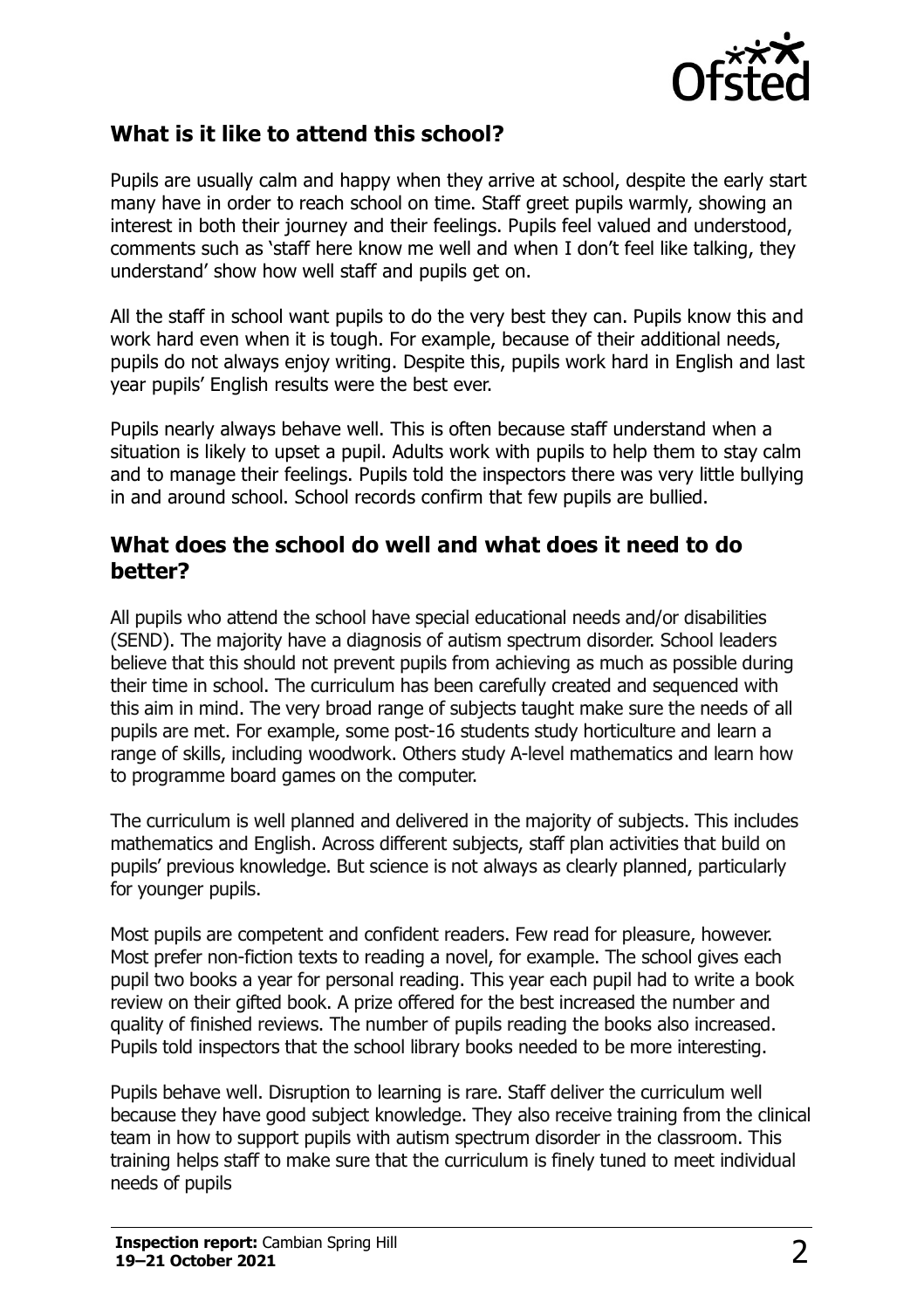

Teachers and teaching assistants check pupils' understanding frequently. If a pupil is struggling, they often rephrase questions or take a step back to let pupils think for themselves. They do not give pupils the answer. 'We always have to think hard until we get to the answer', pupils told inspectors. This is a school-wide approach designed to help pupils become independent.

Pupils' personal development is pivotal to their education. The curriculum is enriched by opportunities to develop pupils' self-esteem and self-confidence. Staff run a wide range of clubs and activities each lunchtime. For example, on Thursdays pupils can enjoy, trampolining, forest school, football and board games. On other days other activities are offered.

Past activities have included trips to a mosque, museums and outdoor pursuits centres, horse riding and challenges linked to the Prince's Trust award scheme. Trips have also not been confined to the UK, or planned by staff. After a history lesson about the Second World War, four pupils wrote to the principal. They asked whether they could visit the battle grounds in Belgium to bring history to life. The principal was impressed by their request. Particularly as this was the first trip away from their families for some of the pupils. All four pupils made the trip to Belgium. Work on display shows how much the pupils enjoyed the trip and the confidence they gained from visiting another country.

The personal, social and health education (PSHE) curriculum helps pupils learn how to recognise inappropriate behaviour in others. They also learn the impact of their own behaviour on others. This includes age-appropriate discussions on issues including healthy relationships and sexual consent.

An independent careers adviser visits the school weekly. He is knowledgeable and understands the needs of pupils well. Working closely with staff and parents, he guides and directs pupils, including post-16 students, to make informed career choices.

The new managing director of children's services provides suitable support and challenge to the school's leaders, directly and through educational managers assigned to a group of schools. While the independent school standards are all met, some policies produced centrally do not meet the requirements. The principal knows this and has put in place policies which are pertinent to the school.

Leaders also ensure the school's accessibility plan meets the requirements of the Equality Act 2010. The principal and other leaders know their pupils well. They seek to remove any barriers which hinder pupils' success. Leaders are rightly proud of the introductions of A levels to the post-16 curriculum. They are equally passionate about the forest school, art and music provision.

Leaders check the impact of their work carefully. They identify strengths and weaknesses and set effective targets for improvement. Staff are very positive about how leaders support them. They say they feel valued and skilled at their jobs.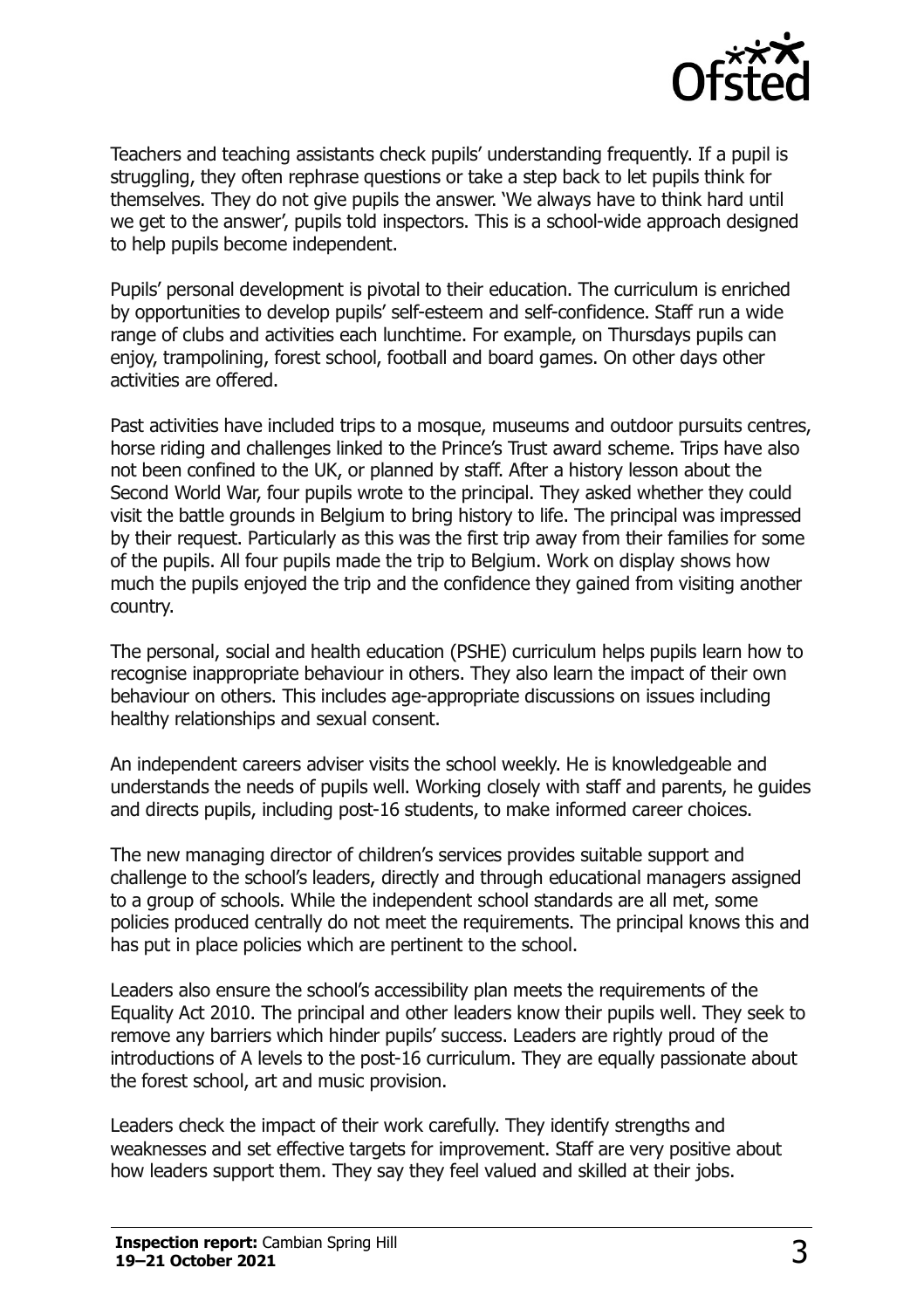

## **Safeguarding**

The arrangements for safeguarding are effective.

The school's safeguarding policy is on the company's website and makes reference to the latest government guidance, 'Keeping children safe in education 2021'. The designated safeguarding lead (DSL) for the school regularly delivers training to staff.

All staff attend safeguarding training and are clear about what to do if a child is in need. Safeguarding records show that the DSL identifies pupils in need of help and works closely with outside agencies to secure the relevant support.

Records are securely kept and chronologically ordered.

Checks on the single central record are diligently kept, which ensures staff are recruited safely. Through the PSHE programme, pupils learn the importance of keeping safe sexually and the importance of consent in relationships.

### **What does the school need to do to improve?**

- The curriculum overall is well planned and sequenced and is designed to meet the needs of pupils who attend the school. Work in books and discussions with pupils show that they learn and remember much of what is taught in line with their level of need. However, science is not as well organised as some other areas of the curriculum. Primary pupils' books do not always show a well sequenced approach, and this hinders pupils from using their previous knowledge to build new knowledge. Secondary science is more effectively sequenced and work in books reflects this. A more co-ordinated approach to planning the science curriculum for primary and secondary pupils would ensure a more consistently sequenced curriculum which would benefit both primary and secondary pupils.
- The proprietors have several different aspects to their business. They have attempted to produce corporate policies which cover both the care and educational aspects of the organisation. Unfortunately, these policies do not meet the independent school standards for either the safeguarding or the complaints policy. The school's senior leaders are aware of this and have produced their own school safeguarding and complaints policies. These meet the requirements of the independent school standards. Both sets of policies are displayed on the company's website. This can, and has, led to confusion in the past when parents have made complaints, and these have been directed to the wrong person. This issue was raised during the inspection with the managing director of children's services for the company. A subsequent email has been received which describes how the situation will be improved in the future. However, urgent action needs to be taken now by the company to ensure that only one set of advice and guidance for parents is displayed on the website and that the guidance meets the requirements of the independent school standards.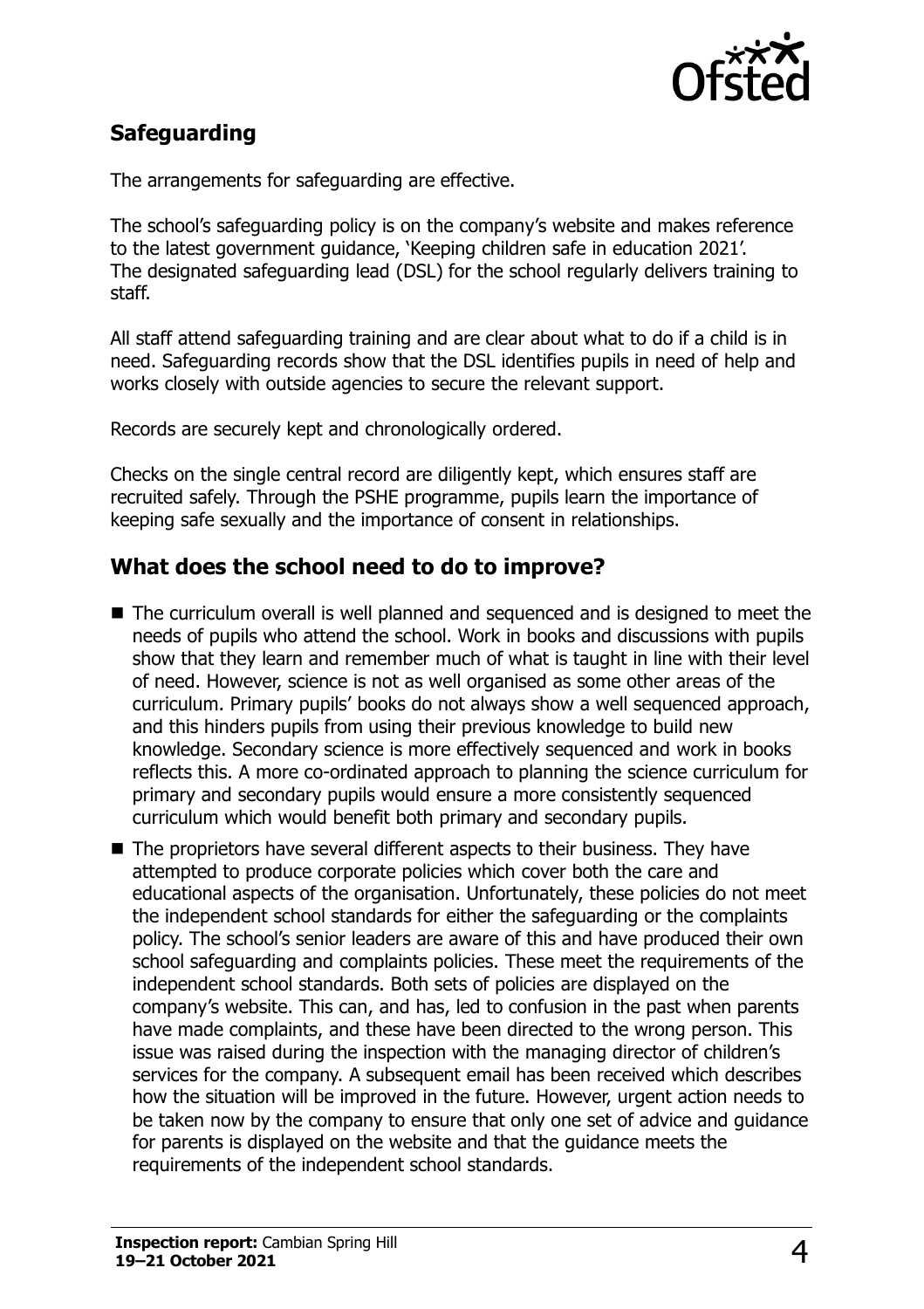

■ Overall, pupils who attend the school are competent readers. However, few choose to read for pleasure. When asked, pupils suggested they would like to read more but felt the school library books were not interesting to them. Currently the school library has a small selection of books displayed in an uninteresting fashion. An improvement in the quality and quantity of books available is needed in order to start to engage pupils with reading for pleasure.

#### **How can I feed back my views?**

You can use [Ofsted Parent View](http://parentview.ofsted.gov.uk/) to give Ofsted your opinion on your child's school, or to find out what other parents and carers think. We use information from Ofsted Parent View when deciding which schools to inspect, when to inspect them and as part of their inspection.

The Department for Education has further [guidance](http://www.gov.uk/complain-about-school) on how to complain about a school.

If you are the provider and you are not happy with the inspection or the report, you can [complain to Ofsted.](http://www.gov.uk/complain-ofsted-report)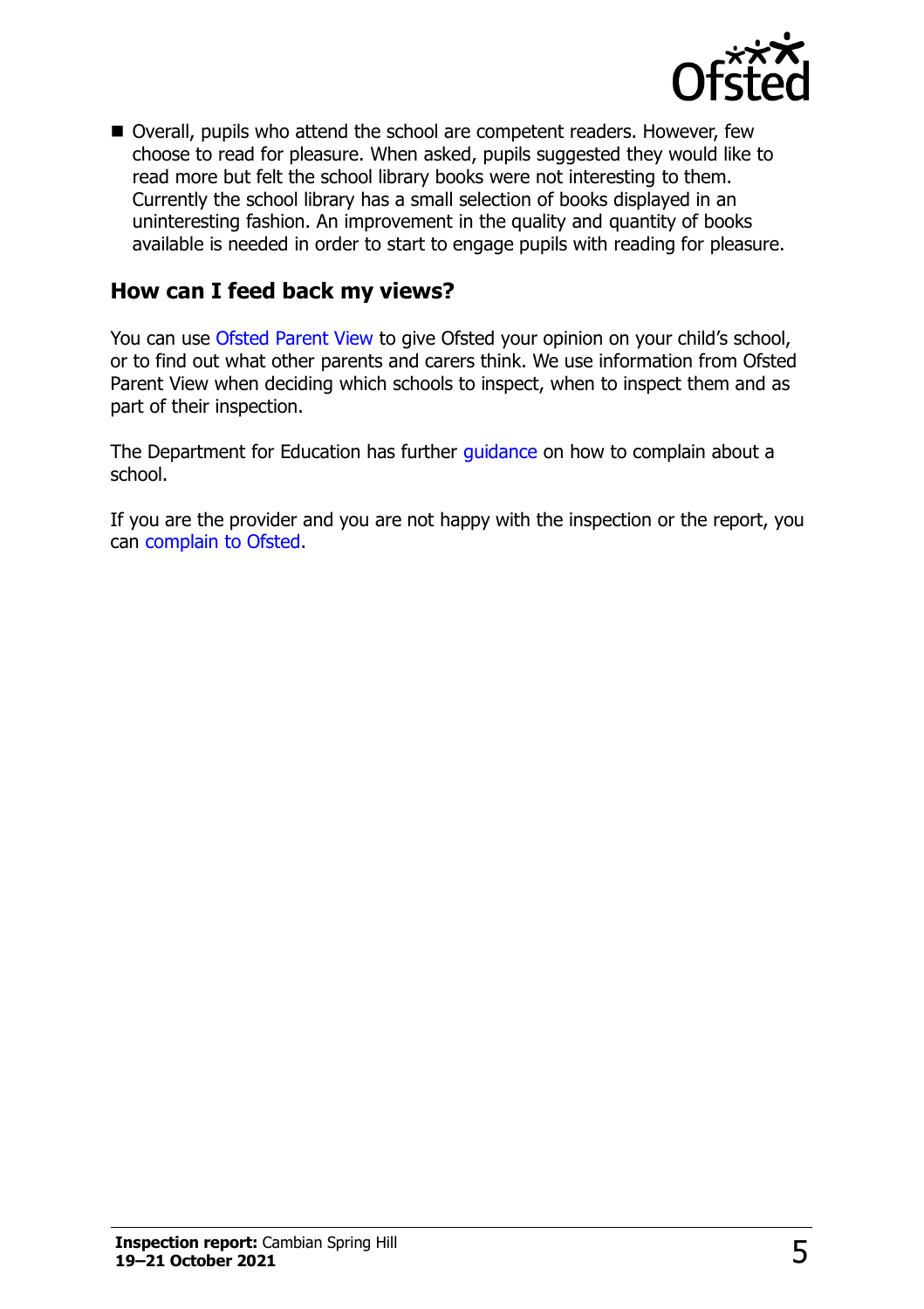

## **School details**

| Unique reference number                                       | 142911                                                                                                   |
|---------------------------------------------------------------|----------------------------------------------------------------------------------------------------------|
| <b>DfE registration number</b>                                | 815/6034                                                                                                 |
| <b>Local authority</b>                                        | North Yorkshire                                                                                          |
| <b>Inspection number</b>                                      | 10202196                                                                                                 |
| <b>Type of school</b>                                         | Other independent special school                                                                         |
| <b>School category</b>                                        | Independent residential special school                                                                   |
| Age range of pupils                                           | 8 to 19                                                                                                  |
| <b>Gender of pupils</b>                                       | Mixed                                                                                                    |
| Gender of pupils in the sixth form                            | Mixed                                                                                                    |
| Number of pupils on the school roll                           | 29                                                                                                       |
| Of which, number on roll in the sixth $\mathrm{_{8}}$<br>form |                                                                                                          |
| <b>Number of part-time pupils</b>                             | 0                                                                                                        |
| <b>Proprietor</b>                                             | <b>Cambian Autism Service</b>                                                                            |
| <b>Chair</b>                                                  | <b>Andrew Sutherland</b>                                                                                 |
| <b>Headteacher</b>                                            | Samantha Campbell                                                                                        |
| <b>Annual fees (day pupils)</b>                               | £76,000                                                                                                  |
| <b>Telephone number</b>                                       | 01765 603320                                                                                             |
| <b>Website</b>                                                | https://www.cambiangroup.com/specialist<br>-education/our-schools/autism-<br>schools/spring-hill-school/ |
| <b>Email address</b>                                          | springhillschool@cambiangroup.com                                                                        |
| Date of previous inspection                                   | 26-28 June 2017                                                                                          |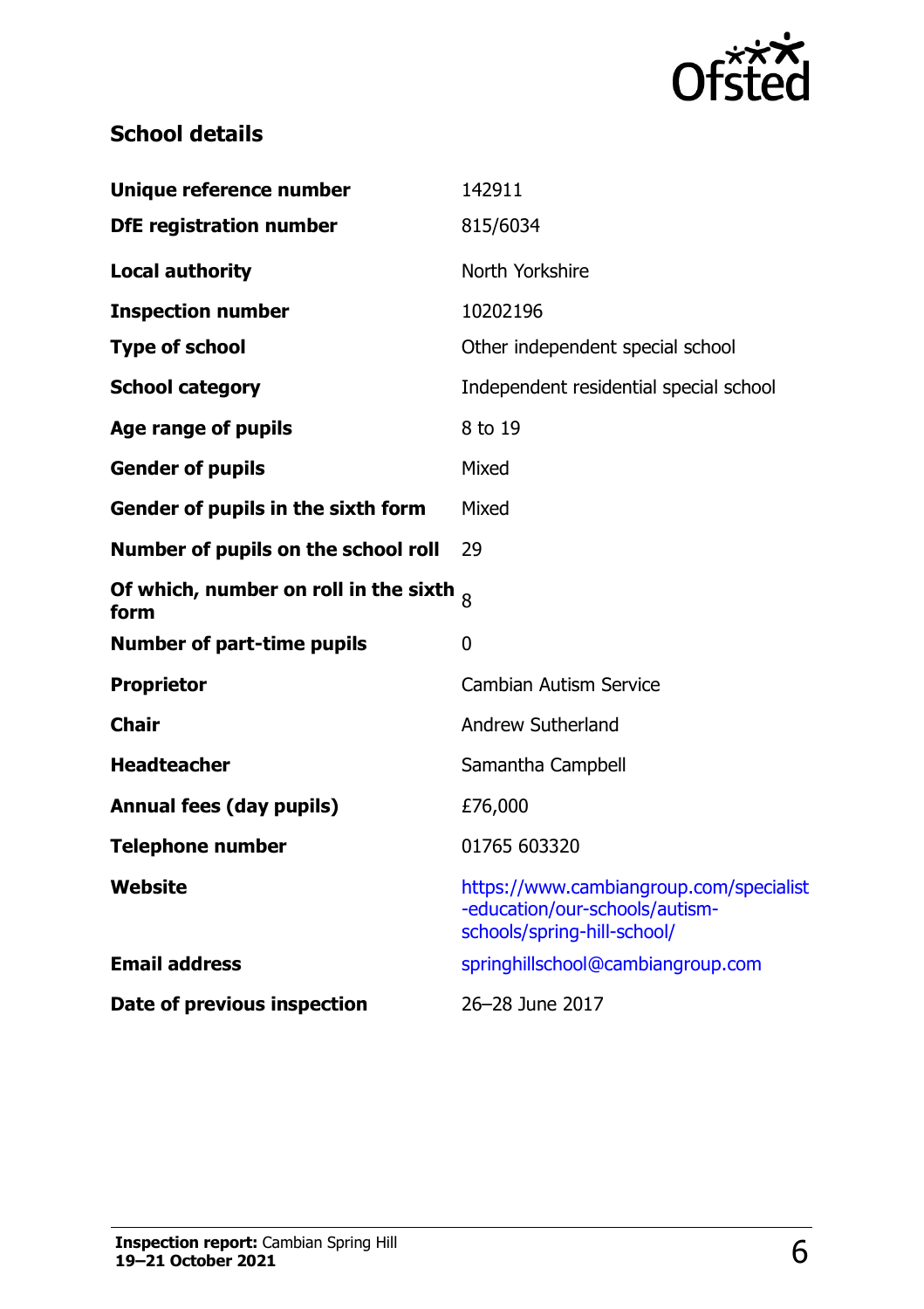

### **Information about this school**

- The school's last full inspection took place in June 2017. The school received an emergency inspection in May 2019.
- The school does not currently use alternative provision.
- $\blacksquare$  The school caters for the needs of pupils who have a diagnosis of autism spectrum disorder. Some pupils have additional needs, including social, emotional and mental health needs, and attention deficit hyperactivity disorder.
- Cambian Spring Hill is an independent residential special school and is situated in extensive grounds on the outskirts of Ripon, North Yorkshire. It is registered for up to 50 pupils (boys and girls) aged between eight and 19 years. There are too few students in the sixth form to report separately on the post-16 provision.
- The school is operating within its registration agreed with the Department for Education.

#### **Information about this inspection**

Inspectors carried out this inspection under section 109(1) and (2) of the Education and Skills Act 2008. The purpose of the inspection is to advise the Secretary of State for Education about the school's suitability for continued registration as an independent school.

The school meets the independent school standards. These are the requirements set out in the schedule to the Education (Independent School Standards) Regulations 2014.

- The inspection team met with the principal, the head of school and the assistant principal, who is currently the designated safeguarding lead for the school. The inspector also met with the school's regional manager.
- A telephone discussion was also conducted with the newly appointed managing director of children's services.
- Inspectors carried out deep dives in mathematics, English (including reading), science and PSHE. For each deep dive inspectors met with subject leaders, looked at curriculum plans, visited a sample of lessons, spoke to teachers, spoke to some pupils about their learning, and looked at samples of pupils' work.
- Inspectors also visited learning in art, forest school, horticulture and information technology, and checked curriculum plans and spoke to leaders in some of these areas.
- The inspection team checked health and safety documents; documents relating to the school's fire evacuation policy; first aid boxes, to check the contents; and staff certificates of attendance on first aid courses.
- $\blacksquare$  A tour of the building was carried out to check the school's compliance with part 5 of the independent school standards.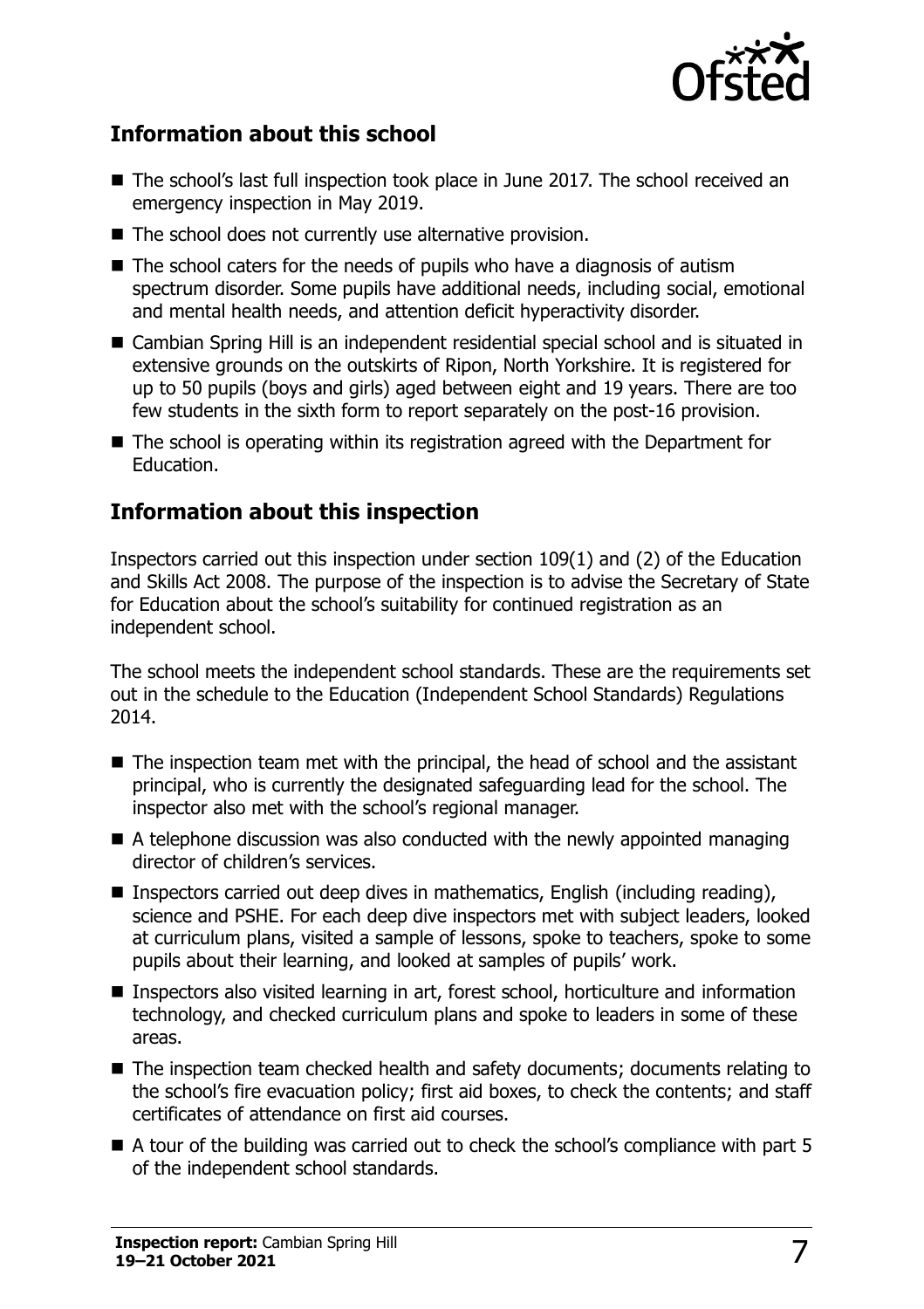

- The lead inspector met with the DSL to check on the quality of systems used to record safeguarding incidents. Further discussion focused on the frequency and content of staff training, as well as the school's role in multidisciplinary safeguarding meetings.
- Discussions were also held with staff to check their safeguarding knowledge and the frequency of training.

#### **Inspection team**

Marian Thomas, lead inspector **Ofsted Inspector** 

Garry Stout **Garry Stout Carry Stout Carry Stout Carry Stout Carry Stout Carry Stout Carry Stout Carry Stout Carry Stout Carry Stout Carry Stout Carry Stout Carry Stout Carry Stout Carry Stout**